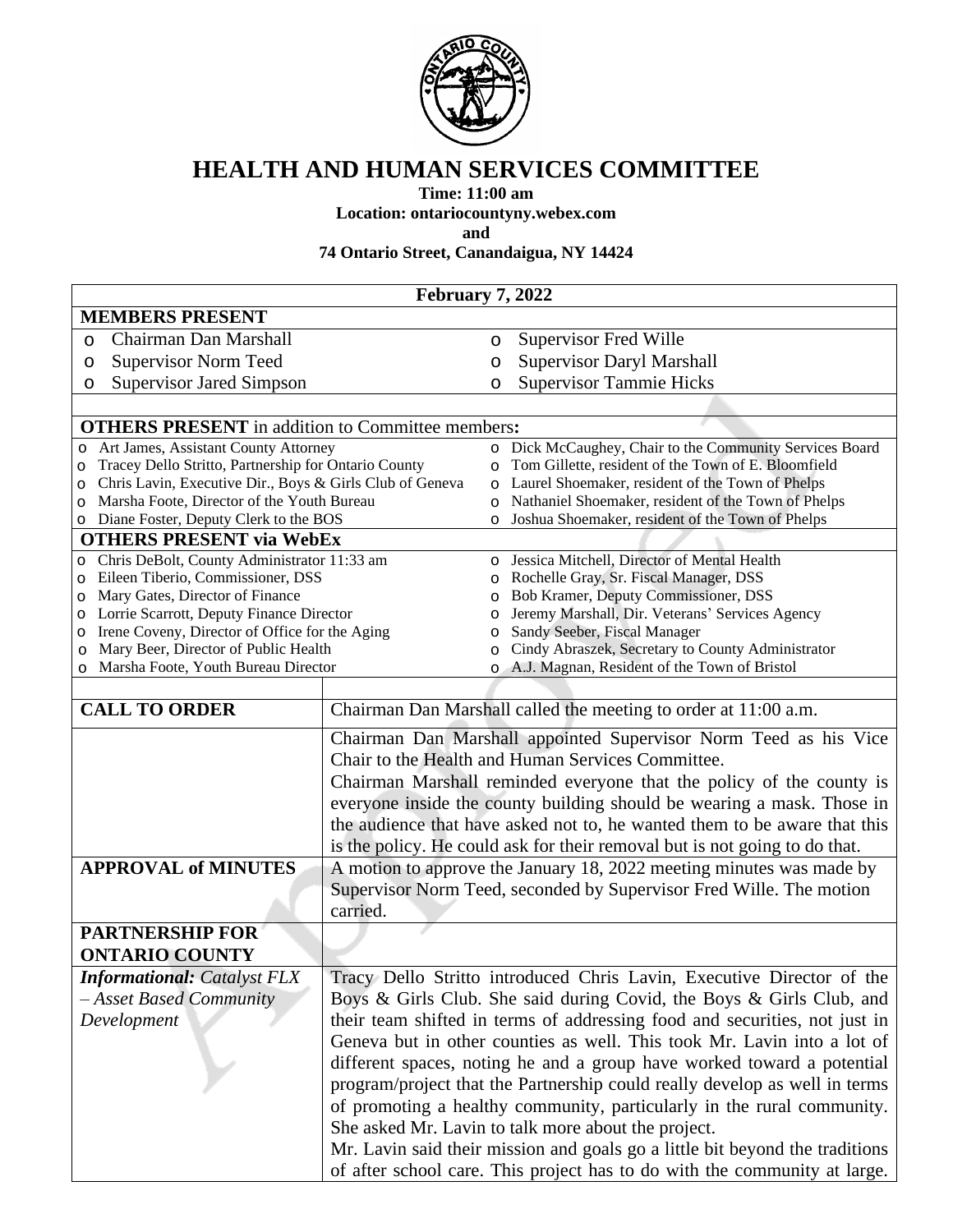|                                                                                                                                                                                                                                                | There work during the pandemic has stretched from Sodus in the north to<br>Middlesex in the south and over to Auburn in the east. They discovered<br>there is an opportunity to help particularly rural communities to be in a<br>better position to take advantage of government grants, philanthropic<br>funding, grant acquisition, and non-profit work. He said the problem is<br>often if you're outside of Geneva, Victor, or Ithaca in upstate NY, you<br>generally don't have the nonprofit infrastructure that makes you available<br>to get this kind of help. He has been working with some professors at the<br>college (Hobart & William Smith), seniors and graduate students looking<br>to do a thorough analysis of all the communities in Ontario County. It is a<br>database collection of the assets of e very community, looking to see if<br>they can help. It would be to give them the kind of support that allows<br>organizations in places like Geneva, Canandaigua, and Victor to access<br>this kind of piece of the economy. If the assets are there and all they need<br>is some organizational help for grant writing, some effort to present<br>themselves as a community to get this kind of funding, that is what they<br>are looking to do. They formed a group called Catalyst FLX with their<br>motto "You lead, we help". It is not an effort to criticize, drive, or run<br>anything else. The reason he is here is as leaders of the community, they<br>want the county legislators and everyone to know that we're doing this<br>work and they may be able to contribute to it, have ideas for it, and help<br>guide it through the work they are trying to do. If they are successful in<br>the spring, they hope to identify a few projects with the initial funding.<br>Ms. Dello Stritto stated many are familiar with the Partnership as being an<br>incubator; this is a way the Partnership can help the communities,<br>particularly rural communities, in terms of providing the infrastructure. |
|------------------------------------------------------------------------------------------------------------------------------------------------------------------------------------------------------------------------------------------------|----------------------------------------------------------------------------------------------------------------------------------------------------------------------------------------------------------------------------------------------------------------------------------------------------------------------------------------------------------------------------------------------------------------------------------------------------------------------------------------------------------------------------------------------------------------------------------------------------------------------------------------------------------------------------------------------------------------------------------------------------------------------------------------------------------------------------------------------------------------------------------------------------------------------------------------------------------------------------------------------------------------------------------------------------------------------------------------------------------------------------------------------------------------------------------------------------------------------------------------------------------------------------------------------------------------------------------------------------------------------------------------------------------------------------------------------------------------------------------------------------------------------------------------------------------------------------------------------------------------------------------------------------------------------------------------------------------------------------------------------------------------------------------------------------------------------------------------------------------------------------------------------------------------------------------------------------------------------------------------------------------------------------------------------------|
|                                                                                                                                                                                                                                                | Eileen Tiberio said they rely on not-for-profits and this is a wonderful<br>project.                                                                                                                                                                                                                                                                                                                                                                                                                                                                                                                                                                                                                                                                                                                                                                                                                                                                                                                                                                                                                                                                                                                                                                                                                                                                                                                                                                                                                                                                                                                                                                                                                                                                                                                                                                                                                                                                                                                                                               |
|                                                                                                                                                                                                                                                |                                                                                                                                                                                                                                                                                                                                                                                                                                                                                                                                                                                                                                                                                                                                                                                                                                                                                                                                                                                                                                                                                                                                                                                                                                                                                                                                                                                                                                                                                                                                                                                                                                                                                                                                                                                                                                                                                                                                                                                                                                                    |
| <b>MENTAL HEALTH</b>                                                                                                                                                                                                                           |                                                                                                                                                                                                                                                                                                                                                                                                                                                                                                                                                                                                                                                                                                                                                                                                                                                                                                                                                                                                                                                                                                                                                                                                                                                                                                                                                                                                                                                                                                                                                                                                                                                                                                                                                                                                                                                                                                                                                                                                                                                    |
| a. Resolution: Acceptance of                                                                                                                                                                                                                   | Jessica Mitchell presented a resolution to accept funding for MAT.                                                                                                                                                                                                                                                                                                                                                                                                                                                                                                                                                                                                                                                                                                                                                                                                                                                                                                                                                                                                                                                                                                                                                                                                                                                                                                                                                                                                                                                                                                                                                                                                                                                                                                                                                                                                                                                                                                                                                                                 |
| <b>State Aid Funding for</b><br><b>Medication Assisted</b><br>Treatment (MAT) Ontario<br><b>County Mental Health</b>                                                                                                                           | Supervisor Daryl Marshall, seconded by Supervisor Norm Teed, motioned<br>to approve the resolution to accept the state aid funding. The motion<br>carried.                                                                                                                                                                                                                                                                                                                                                                                                                                                                                                                                                                                                                                                                                                                                                                                                                                                                                                                                                                                                                                                                                                                                                                                                                                                                                                                                                                                                                                                                                                                                                                                                                                                                                                                                                                                                                                                                                         |
| b. Resolution: Authorization for<br>Renewal of Professional<br><b>Consultant Contract Finger</b><br>Lakes Area Counseling and<br>Recovery Agency - Mental<br>Health 2022<br>c. Resolution: Authorization for<br><b>Professional Consultant</b> | Supervisor Norm Teed motioned to approve the nine resolutions (b-j) for<br>the professional consultant/service contracts as a block. Supervisor Jared<br>Simpson seconded the motion. The motion carried.                                                                                                                                                                                                                                                                                                                                                                                                                                                                                                                                                                                                                                                                                                                                                                                                                                                                                                                                                                                                                                                                                                                                                                                                                                                                                                                                                                                                                                                                                                                                                                                                                                                                                                                                                                                                                                          |
| Contract - Lakeview Health<br>Services, $Inc. - 2022$<br>d. Resolution: Authorization for<br>Professional Consultant<br>Contract - William E. Mitchell,                                                                                        |                                                                                                                                                                                                                                                                                                                                                                                                                                                                                                                                                                                                                                                                                                                                                                                                                                                                                                                                                                                                                                                                                                                                                                                                                                                                                                                                                                                                                                                                                                                                                                                                                                                                                                                                                                                                                                                                                                                                                                                                                                                    |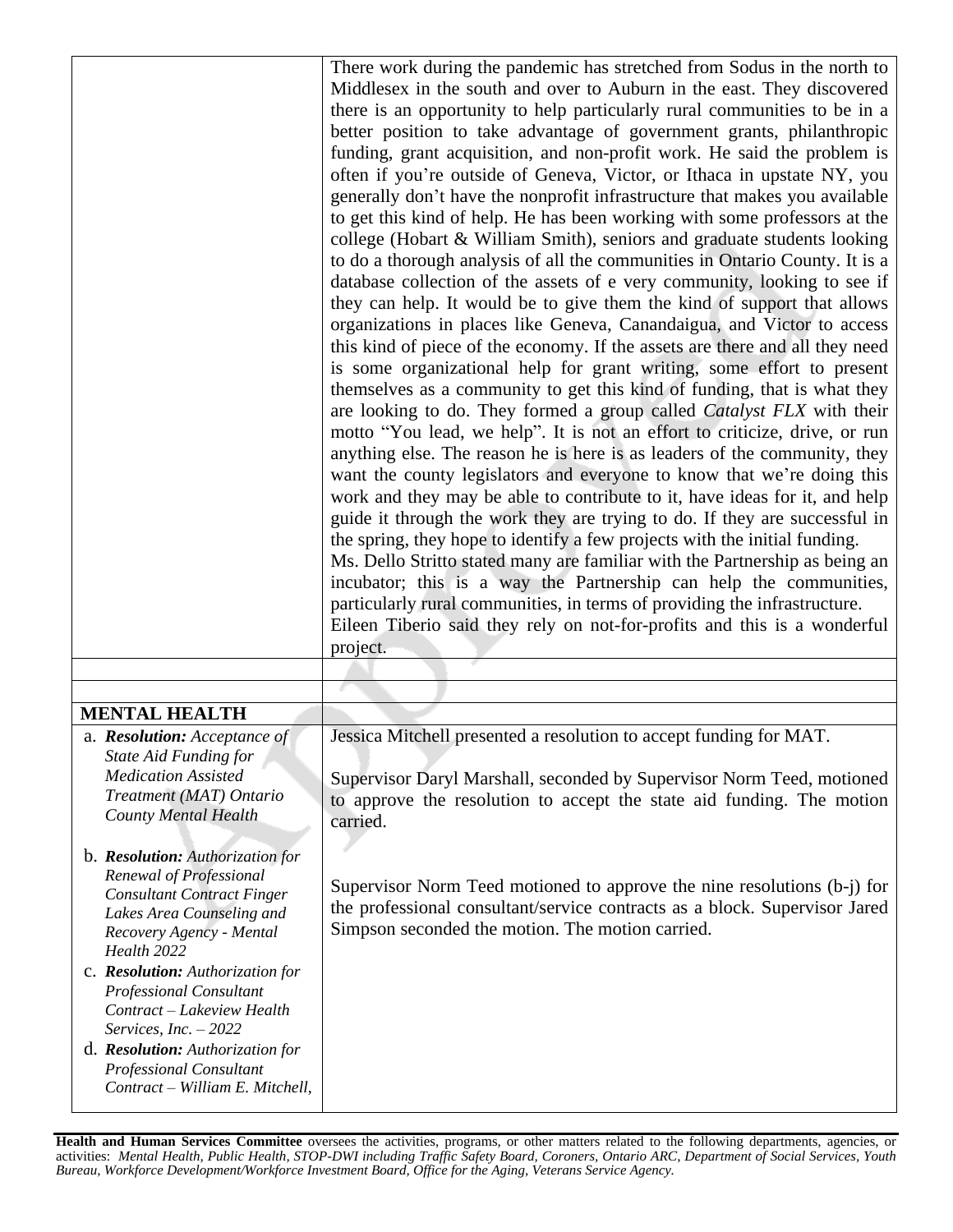*PSYD – Mental Health – 2022*

- e. *Resolution: Authorization for Professional Consultant Contract – Clifton Springs Hospital and Clinic – 2022*
- f. *Resolution: Authorization for Professional Consultant Contract – Deborah Hall, PhD – 2022*
- g. *Resolution: Authorization for Professional Consultant Contract Andrea Faulkner, MD 2022*
- h. *Resolution: Professional Service Contract with Partnership for Ontario County – Mental Health – 2022*
- i. *Resolution: Professional Service Contract with NYSARC, Inc., Ontario County Chapter – 2022*
- j. *Resolution: Authorization for Contract with Rochester Regional Health Home-Based Crisis Intervention Program – Mental Health – 2022*
- k. *Resolution: Contract with TenEleven Group, Inc. for Electronic Case Record (eCR) -2022 Mental Health*

l. *Resolution: Authorization of Agreement Between Canandaigua Schools and Mental Health for School Satellite Location*

Art James stated that TenEleven Group has been a consultant the county has contracted with for a number of years. However, this past year, they went through a review of their contracts and one of the things that they have asked us for is to limit the liability on their contract. He said he wanted to let the committee to know, and he has had initial discussions with Chairman Russell, and they will have further discussions about that provision in Governmental Operations and Insurance (GOI) on Wednesday. He said the committee could approve it subject to GOI's input and decision. Additional discussion took place regarding the need for the software and its insurance policy with its securities. It was noted that there are not many other providers/options for this type of provider.

Supervisor Daryl Marshall motioned to approve the resolution to contract with TenEleven Group, subject to GOI's and the County Attorney's approval. Supervisor Fred Wille seconded the motion. The motion carried.

Art James stated that there is a Memorandum of Agreement with the Canandaigua Schools in addition to the contract agreement for the satellite location in the school for Mental Health. He said it is an agreement to agree, so it is not binding on the county. It is saying they are going to enter into negotiations to talk about this and this is what they agree to. The reason they want to do this is so Jessica Mitchell could start the discussions with the state to get state license approval so that if and when the full legislature approves the resolution next week, Jessica has all the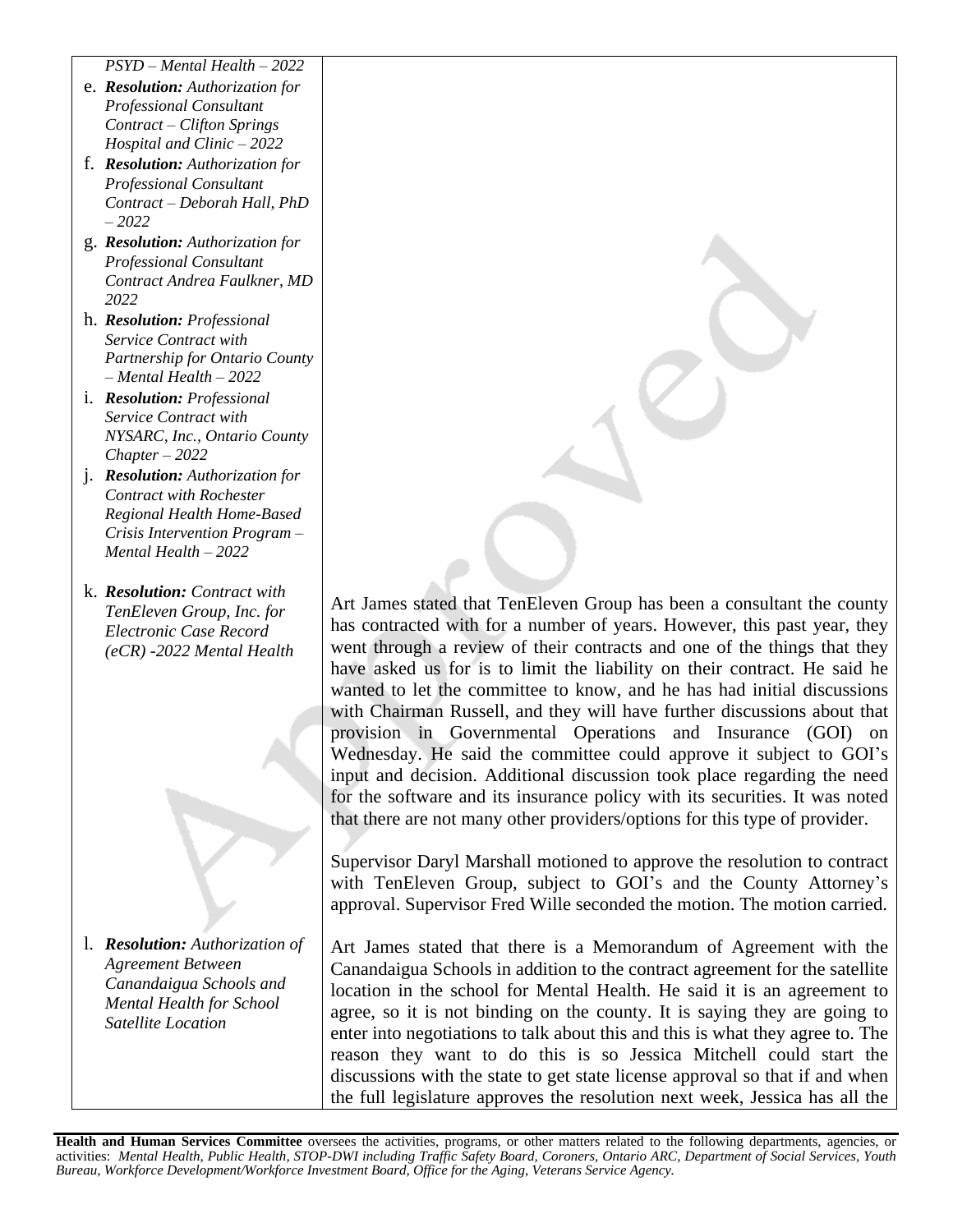|                                                                                                                                      | pieces together to begin this process.                                                                                                                                                                                                                                                                                                                                        |
|--------------------------------------------------------------------------------------------------------------------------------------|-------------------------------------------------------------------------------------------------------------------------------------------------------------------------------------------------------------------------------------------------------------------------------------------------------------------------------------------------------------------------------|
|                                                                                                                                      | Supervisor Jared Simpson motioned to approve the resolution to contract<br>with Canandaigua School and for the MOA. Supervisor Fred Wille<br>seconded the motion. The motion carried.<br>Dick McCaughey, Chair to the Community Services Board stated that it<br>has the enthusiastic approval of their board and the larger vision, which<br>they understand will take time. |
| <b>PUBLIC HEALTH</b>                                                                                                                 |                                                                                                                                                                                                                                                                                                                                                                               |
| <b>Resolution:</b> Authority to Use<br><b>Emergency Medical Service</b><br>Providers that Assist with                                | Mary Beer presented a resolution to pay for the emergency services for<br>EMS who have attended and supported the clinics.                                                                                                                                                                                                                                                    |
| Covid-19 Vaccination Clinics<br>in 2022                                                                                              | Supervisor Norm Teed, seconded by Supervisor Tammie Hicks, motioned<br>to approve the resolution. The motion carried.                                                                                                                                                                                                                                                         |
| <b>Resolution:</b> Authorization to<br><b>Contract with S2AY Rural</b><br>Health Network, Inc. 2022                                  | Mary Beer presented the resolution to contract with S2AY Rural Health<br>Network and a second resolution to contract with them for the Fellowship<br>Program.                                                                                                                                                                                                                 |
| <b>Resolution:</b> Authorization to<br><b>Contract with S2AY Rural</b><br>Health Network, Inc. -<br>Fellowship Program 2022-<br>2023 | Supervisor Norm Teed motioned to approve the two resolutions with<br>S2AY as a block, seconded by Supervisor Jared Simpson. The motion<br>carried.                                                                                                                                                                                                                            |
| <b>Performance Management:</b>                                                                                                       | There were no updates on Performance Management.                                                                                                                                                                                                                                                                                                                              |
| Updates                                                                                                                              | Mary Beer gave an update on The Covid numbers noting they are going in<br>the right direction. They are decreasing the number of vaccine clinics<br>because the demand is dropping.                                                                                                                                                                                           |
| <b>OFFICE FOR THE AGING</b>                                                                                                          |                                                                                                                                                                                                                                                                                                                                                                               |
|                                                                                                                                      | Irene Convey stated they have reclassified two positions in the office and<br>has selected two staff to take those positions.                                                                                                                                                                                                                                                 |
| <b>YOUTH BUREAU</b>                                                                                                                  |                                                                                                                                                                                                                                                                                                                                                                               |
| <b>Resolution:</b> Appointment $-$                                                                                                   | Marsha Foote presented a resolution to appoint Jude Rischpater to the                                                                                                                                                                                                                                                                                                         |
| <b>Ontario County Youth Board</b>                                                                                                    | Ontario County Youth Board.                                                                                                                                                                                                                                                                                                                                                   |
| Jude J. Rischpater                                                                                                                   |                                                                                                                                                                                                                                                                                                                                                                               |
|                                                                                                                                      | Supervisor Tammie Hicks motioned to approve the appointment,<br>seconded by Supervisor Daryl Marshall. The motion carried.                                                                                                                                                                                                                                                    |
|                                                                                                                                      | Marsha Foote reported she has sent to all nine school districts the letter for                                                                                                                                                                                                                                                                                                |
|                                                                                                                                      | the awards for 2022. The Youth Board has decided not to do in person                                                                                                                                                                                                                                                                                                          |
|                                                                                                                                      | again for the awards. She hopes to do this in person in 2023.                                                                                                                                                                                                                                                                                                                 |
|                                                                                                                                      | She will send out personal letters to every person who receives the award.                                                                                                                                                                                                                                                                                                    |
|                                                                                                                                      | She is also preparing to send out the letter for the Honorable Craig Doran<br>Award. She also noted the money the state gives her to allocate up to the                                                                                                                                                                                                                       |
|                                                                                                                                      | agencies were allocated out to ten agencies in 2021 and were able to                                                                                                                                                                                                                                                                                                          |
|                                                                                                                                      | service 4,700 youth. With Safe Harbors, 44 youth were identified as either<br>low risk or high risk of exploitation and trafficking in our county in 2021.                                                                                                                                                                                                                    |